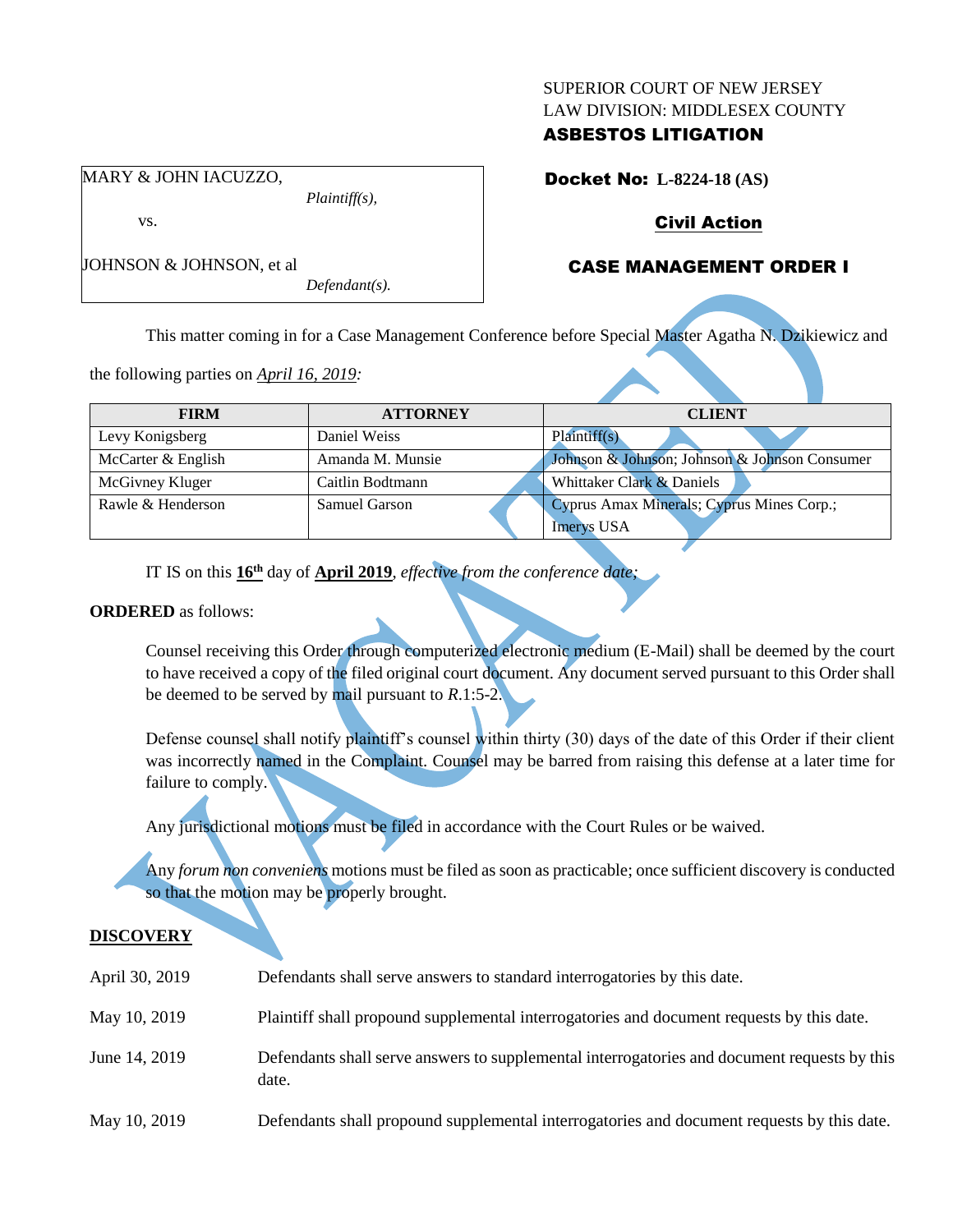| June 14, 2019 | Plaintiff shall serve answers to supplemental interrogatories and document requests by this<br>date.                                                                                                        |
|---------------|-------------------------------------------------------------------------------------------------------------------------------------------------------------------------------------------------------------|
| July 31, 2019 | Fact discovery, including depositions, shall be completed by this date. Plaintiff's counsel shall<br>contact the Special Master within one week of this deadline if all fact discovery is not<br>completed. |
| July 31, 2019 | Depositions of corporate representatives shall be completed by this date.                                                                                                                                   |

#### **EARLY SETTLEMENT**

December 6, 2019 Settlement demands shall be served on all counsel and the Special Master by this date.

#### **MEDICAL EXPERT REPORT**

| August 30, 2019  | Plaintiff shall serve medical expert reports by this date.                                        |
|------------------|---------------------------------------------------------------------------------------------------|
| August 30, 2019  | Upon request by defense counsel, plaintiff is to arrange for the transfer of pathology specimens  |
|                  | and x-rays, if any, by this date.                                                                 |
| October 18, 2019 | Defendants shall identify its medical experts and serve medical reports, if any, by this date. In |
|                  | addition, defendants shall notify plaintiff's counsel (as well as all counsel of record) of a     |
|                  | joinder in an expert medical defense by this date.                                                |

#### **LIABILITY EXPERT REPORTS**

| August 30, 2019 | Plaintiff shall identify its liability experts and serve liability expert reports by this date or |  |  |  |  |
|-----------------|---------------------------------------------------------------------------------------------------|--|--|--|--|
|                 | waive any opportunity to rely on liability expert testimony.                                      |  |  |  |  |

October 18, 2019 Defendants shall identify its liability experts and serve liability expert reports, if any, by this date or waive any opportunity to rely on liability expert testimony.

## **SUMMARY JUDGMENT MOTION PRACTICE**

August 30, 2019 Plaintiff's counsel shall advise, in writing, of intent not to oppose motions by this date.

October 25, 2019 Summary judgment motions shall be filed no later than this date.

November 22, 2019 Last return date for summary judgment motions.

## **ECONOMIST EXPERT REPORTS**

- August 30, 2019 Plaintiff shall identify its expert economists and serve expert economist report(s), if any, by this date or waive any opportunity to rely on economic expert testimony.
- October 18, 2019 Defendants shall identify its expert economists and serve expert economist report(s), if any, by this date or waive any opportunity to rely on economic expert testimony.

## **EXPERT DEPOSITIONS**

December 31, 2019 Expert depositions shall be completed by this date. To the extent that plaintiff and defendant generic experts have been deposed before, the parties seeking that deposition in this case must

 $\_$  , and the set of the set of the set of the set of the set of the set of the set of the set of the set of the set of the set of the set of the set of the set of the set of the set of the set of the set of the set of th